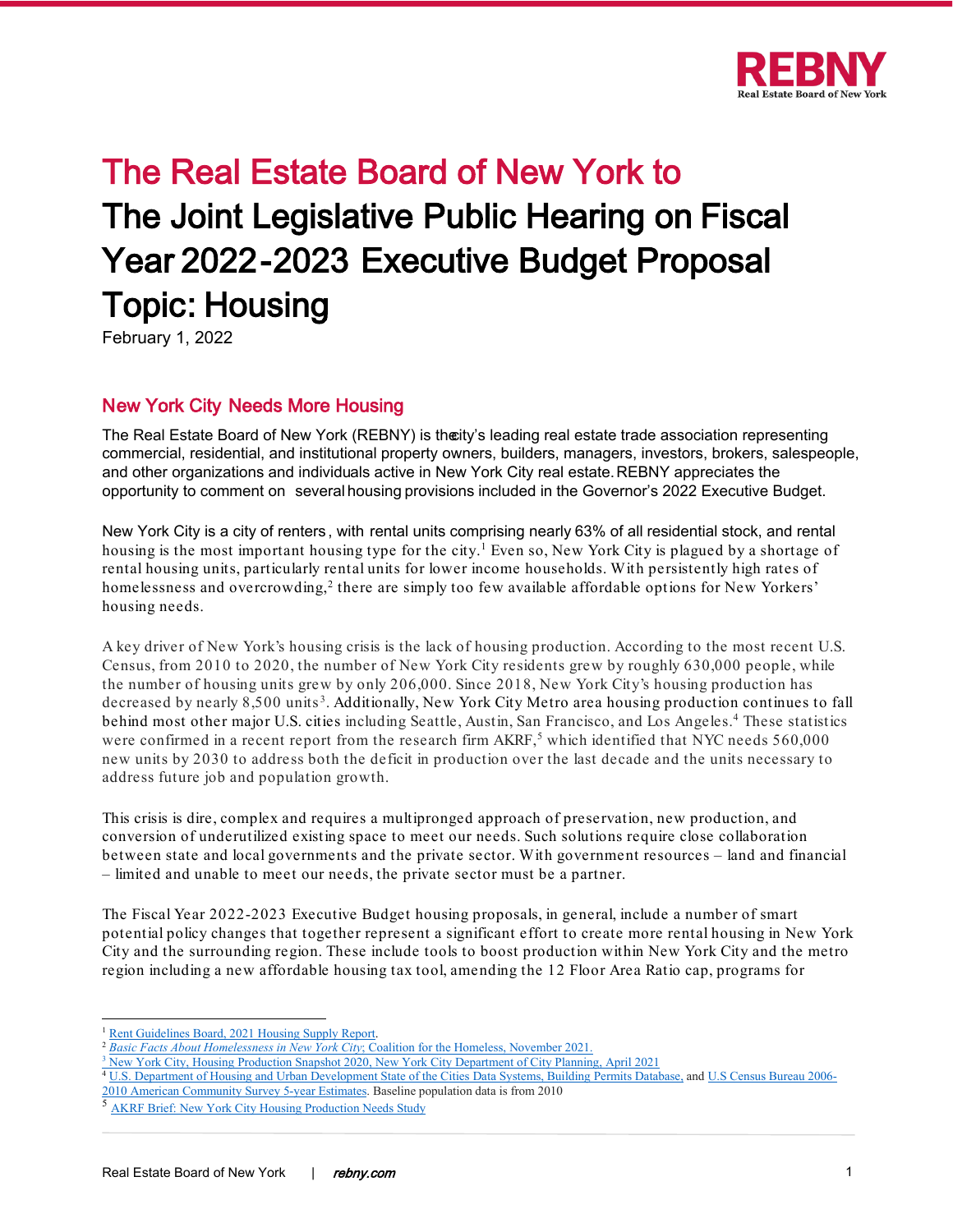

residential conversions, accessory dwelling units,and transit-oriented development, and the tools to improve housing access.

Comments specific to sections of the housing proposal follows. REBNY looks forward to partnering with the Legislature and the Governor to ensure New Yorkers have the homes they need, and tocontinued dialogue on these topics. Thank you for the consideration of these points.

## The following proposals will facilitate rental housing production in New York City:

#### Affordable Neighborhoods for New Yorkers tax incentive (Part II – ELFA)

The budget proposal includes provisions to support the creation of additional housing – particularly affordable housing. This includes the creation of a new tax tool, Section 485-w of the Real Property Tax Law, titled "Affordable Neighborhoods for New Yorkers." This program would provide a property tax abatement of up to 35 years to projects over 30 units that include at least 25% below market units rented to those making between 40 and 80% of area median incomewith a separate option available for projects under 30 units.

An as-of-right tax abatement is critical to support the creation of a substantial number of new significantly below market rate rental units simply because building and maintaining rental housing in NYC is expensive. Property taxes comprise approximately 30% or more of operating revenue, land costs are high and construction costs continue to increase, and the city has a highly regulated land-use process Combined, those factors make development costs challenging for rental projects generally and below-market rental projects particularly. It is precisely for this reason that about half of the rental housing production in the City, in cluding about 30 percent of the below market rate unit production, in the last six years was enabled by the Affordable New York (421-a(16)) program that expires on June 15, 2022.

Importantly, however, the proposed Affordable Neighborhoods for New Yorker s' program has key differences from the "Affordable New York" tax program to ensure that it better meets the city's needs . First, the program requires housing at lower AMI bands overall, averaging 56% AMI for buildings of 30 units or more, and a 90% AMI band for buildings less than 30 units. This includes the elimination of the 130 AMI band, which comprised approximately 35% of the affordable multi -family rental production under 421a since 2014. However, while the elimination of 130 AMI for rent al housing compresses AMI bands to increase affordability levels, it also stresses economic viability of projects in medium – low rent markets.

Further, by reducing the number of options available to developers compared to the 421-a(16) program, the proposal would provide significantly more predictability to communities . It will also better align with recent local zoning changesin Gowanus and SoHoto provide opportunity for 2,000 and 750 affordable rental housing units on private land respectively in these neighborhoods. These units will not be realized if there is not an as-of-right tax abatement program along the lines of Affordable Neighborhoods for New Yorkers , as mandatory inclusionary housing is predicated on an available tax abatement to offset the high property tax burden of rental buildings. Failing to adopt a new tax tool or successor program to 421-a, then, would put these affordable units at risk and hinder any future rezonings by the Adams administration, including those that offer the potential for economic integration in higher income, heterogenous neighborhoods.

City and State subsidies cannot replace private development as the public sector does not have sufficient resources to replace private development and still create rental housing units at scale. For example, it would require about half of HPD's annual capital commitment plan and approximately half of HDC's average annual allocation of volume cap to build a 100% below market rate, 1,000-unit apartment building in Manhattan, below 96<sup>th</sup> Street as permitted under existing zoning.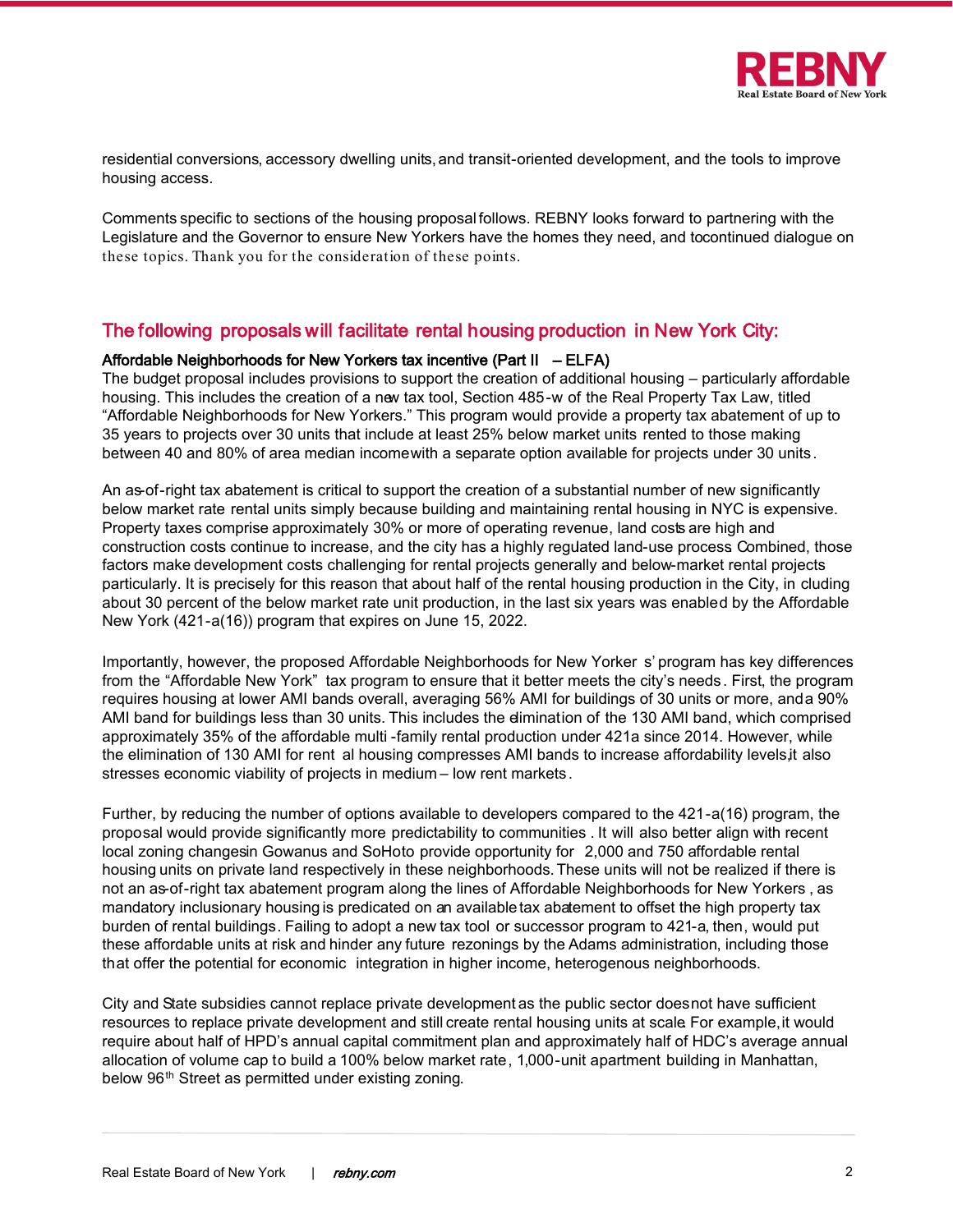

While a critical housing production tool, the proposed program is not perfect, and will likely result in less new housing production than the 421-a(16) program, as the proposed changes will be particularly challenging for projects located in low and moderate rental markets outside Manhattan. For that reason, REBNY looks forward to working with the legislature and executive to improve the tool to ensure it meets the city's significant need for more rental housing. Among changes that are warranted include the inclusion of a robust building service prevailing wage provision along with the addition of a requirement that large projects make best efforts to provide subcontractors owned by women and minorities with work opportunities.

## Amendment of the 12 FAR Cap (Part CC-ELFA)

This proposalwould amend the multiple dwelling law to return authority to New York City to establish appropriate density caps for residential use and districts. While the change would eliminate the cap, New York City would still need to pass local zoning text changes to institute higher floor area ratios.

Originally implemented in Albany in 1961, the cap mandates that a residential building cannot have 12 times more square footage than the lot on which it is built. This antiquated regulation greatly reduces the ability of the city to create more housing by artificially capping residential density regardless of rational land use principles such asadjacency to transit, the city's obligations under fair housing to create access to housing in neighborhoods of opportunity , and significant changes in residential construction technology. The Regional Plan Association (RPA) made a clear and convincing argument<sup>[6](#page-2-0)</sup> that lifting the cap will unlock the potential to create more affordable housing by triggering Mandatory Inclusionary Housing (MIH). That's because under the MIH program the addition of new residential floor area requires that a minimum percentage of the units created from that new floor area must be permanently affordable.

Amending the cap would not weaken the public land-use process through which new projects are scrutinized, nor would it nullify the environmental studies of the potential impact of a new development in a certain neighborhood. All it would mean is that New York City has more control to determine appropriate areas to increase affordable housing production in future land use actions, and have an additional tool to relieve one of the pressure that increases the prices of our limited supply of housing.

### Residential Conversions (Part DD – ELFA)

This budget proposal creates a new program, "Creating Housing Opportunities through Building Conversions Act" to convert certain Class B hotels and commercial buildings in Manhattan to residential use with an affordable housing component. This proposal is an important starting point to address the number of obstacles to conversions that State and local policy will need to address, including changes to the MDL, local zoning relief, and the need for financial tools to offset the physical costs of conversions, lost rent collections, and ensure upgrades align with the latest sustainability targets.

The pandemic's long-term impacts on office usage, commuting patterns, and our central business districts is still in flux. However, the pandemic does present an opportunity for us to rethink neighborhoods within our central business district and apply smart planning principles to assist in the city's economic recovery. Policies that prioritize as-of-right and flexible zoning will allow the market to respond as quickly and efficiently as possible. Converting certain hotels and older Class B and C office buildings to residential uses will increase housing supply, present opportunities to support affordable housing development, and create significant development activity that will result in good paying jobs. Additionally, a true live-work community will also bolster local retail by providing neighborhood services that are less reliant on office workers.

Lower Manhattan is a prime example of how converting a neighborhood can help raise the City's recovery from a crisis. In the early 1990s, the office vacancy rate was approaching 25%. Government programs and incentives led to the conversion of older Class B and C office space to residential use, which resulted in the

<span id="page-2-0"></span><sup>6</sup> *The Case for Lifting the FAR Cap*[, Regional Plan Association, January 30, 2018.](https://rpa.org/latest/lab/case-lifting-far-cap)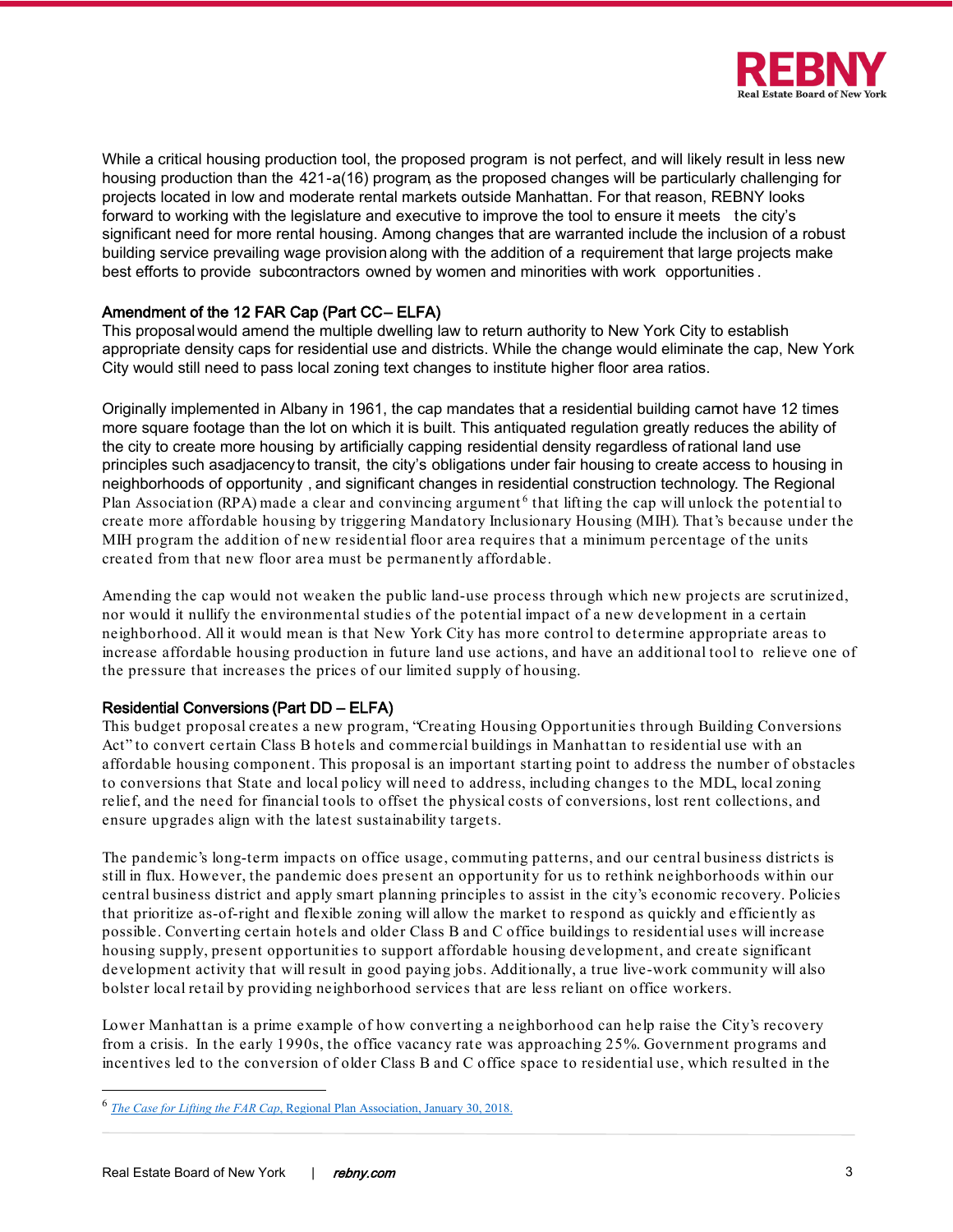

creation of over 25,000 housing units over the past few decades. This activity laid the foundation for a dynamic, live-work neighborhood in Lower Manhattan and wa s central to the neighborhood's recovery after the devastating impacts of 9/11, the Great Recession, and Hurricane Sandy.

Today, there is an estimated 220 million square feet of Class B and C office space citywide, with approximately 160 million sq ft in M anhattan. While not all Class B and C office buildings are candidates for conversion due to economic constraints and floorplate limitations , amongst other factors, the creation of a program will permit the City to sort through these questions and benefit from opportunities where they exist . The potential for conversions in Midtown East, the Garment District, and Flatiron neighborhoods could provide an additional opportunity for injecting affordable and supportive housing where there is little to none and could potentially aid NYCHA as it explores options to aid their sizeable rehabilitation efforts.

# The following proposals will facilitate housing production in the region so that NYC does not singularly bear the region's housing needs without h elp:

According to a recent NYU Furman Center report, "New York stands nearly alone among its peer states in permitting its suburbs to restrict growth without regard for regional housing needs. The cost has been immeasurable: a housing affordability crisis affecting the entire region, levels of racial segregation among the worst in the country, billions of dollars lost for the regional and national economies, and a missed opportunity to build a lower-carbon, transit-oriented region.["7](#page-3-0)

California, Massachusetts and Connecticut have all passed legislation in the last few years explicitly to override local land use restrictions that constrain the housing supply. While New York City certainly needs more rental housing, that does not eliminate the need for the region overall to carry its fair share of meeting the regions' job growth and related housing demand. REBNY supports the enactment of policies and allocation of resources to unlock much needed housing units across our City and our State and boost housing supply for the region.

### Accessory Dwelling Units (Part AA – ELFA)

Expanding the safe and legal use of accessory dwelling units in the region would help address the regional housing need. To do so, Part AAA of ELFA would, among other provisions, require local governments to authorize at least one ADU per residential lot and establish reasonable standards for structural requirements for such units.

This ADU proposal is a creative supply-side solution to addressing the enormous need for rental housing within and around NYC. ADUs are one potential source of additional housing units and REBNY is supportive of efforts to create a pathway to legalize such units. Legalizing apartments that people already live in and providing the funding to owners to make those units safer is a common-sense solution to which all should be able to agree. The tenant protection of right of first refusal is an important and appropriately balances tenant and owner rights.

## Transit-Oriented Development (TOD) (Part EE-ELFA)

This proposal creates the "Transit Oriented Development Act of 2022," which requires all cities, towns and villages to permit the construction and occupation of dwelling units of at least 25 dwellings units per acre on any land where residential construction or occupation is allowed and is within .5 miles of certain transportation facilities including rail stations and bus stops.

<span id="page-3-0"></span><sup>&</sup>lt;sup>7</sup> [Models and Questions to Reform Exclusionary Zoning in New York](https://furmancenter.org/files/publications/Models_and_Questions_to_Reform_Exclusionary_Zoning_in_New_York_Final.pdf) NYU Furman Center, January 2022.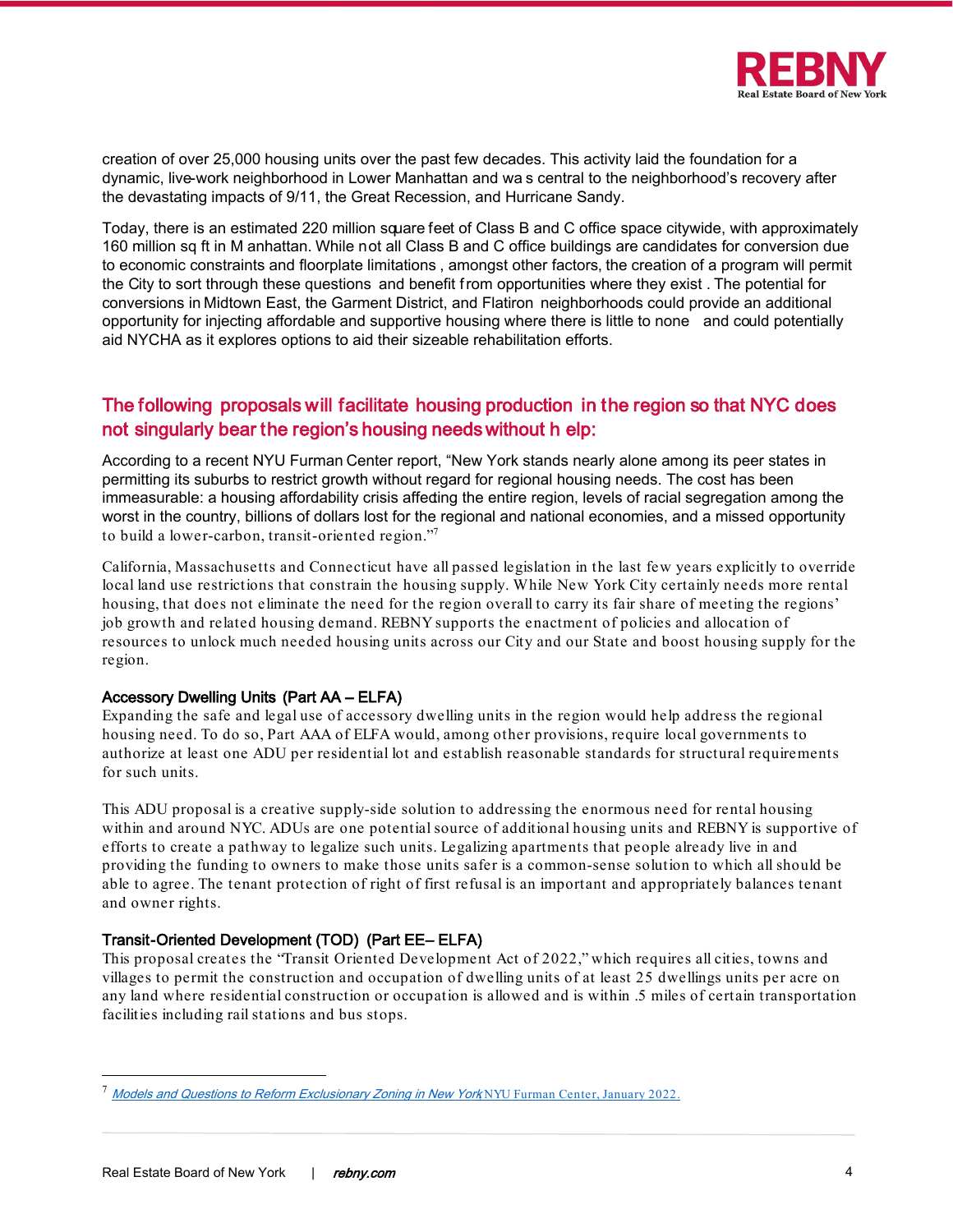

Transit-oriented development is needed to address the New York City metropolitan region's housing shortage and encourage the use of mass transit to further reduce carbon emissions.With an urgent need to reduce carbon emissions, encouraging greaterdevelopment near mass transit is awin-win as it will increase housing units, reliance on mass transit and reduce carbon emissions from private vehicle travel.

As this provision is considered, we would encourage a careful evaluation of whether it could be expanded to also include the adjacent area around certain commuter rail station located in New York City. There are a number of Metro -North stations in the Bron x and Long Island Rail Road stations in Queens that share similar characteristics and land use patterns with the commuter rail stations in Westchester and Long Island and could benefit from being incorporated into this framework. These sites could also accommodate additional housing and would present an integration opportunity aligned with Fair Housing goals.

## The following proposals seek to increase access to housing:

In addition to increasing overall housing supply, several proposal seek to ensure all persons have access to housing. These include:

#### Credit Scores (Part FF – ELFA)

This proposal creates the "Fair Chance: Reforming the Use of Credit Checks in Tenant Screening Actthat would make it unlawful for an owner of a residential premise refuse to rent to a potential tenant due to their consumer credit history or score, or lack thereof, if certain conditions are met. If the lessor wanted to deny the applicant based on credit history, they must tell the potential tenant the reasons for the denied application in writing and provide the potential tenant with the chance to show that they are covered by one of the circumstances described above within 5 days of receiving the denial.

The principal criteria for identifying if a tenant is qualified for housing should be their ability to pay without regard to the source of income from which the tenant pays their rent. REBNY looks forward to discussing this proposal with policymakers to ensure that it provides owners with reasonable tools to screen potential tenants.

#### Criminal Background Checks (Part BB – ELFA)

This proposal creates the "Housing Non-Discrimination for Justice-Involved Individuals Act of 2022" that would make refusing to sell, rent, lease or negotiate for the sale, rental, or lease of, or otherwise withhold a housing accommodation on the basis that an individual has been convicted of a one or more criminal offenses in New York or any other jurisdiction unlawful and discriminatory. The proposal does not prevent those screenings as required or permitted by federal or state statute or rule.

The decision to rent an apartment to a potential tenant requires not just an evaluation of that tenants ability to pay rent, but also the owner's equal obligation to tenants already in the building to provide a safe, healthy and livable environment, also known as the warrant of habitability. This is among the reasons why lease terms speak to the obligations of both parties to not engage in behavior that is dangerous, hazardous or detrimental to life, health or safety.

A proposal that seeks to limit the use of criminal background checks must address the rights of other tenants and the owner to appropriately balance the warrant of habitability with greater access to housing. Indeed, achieving this balance is important and consistent with the Fair Housing Act, which only prohibits arbitrary and overly broad bans related to criminal history. According to the U.S. Department of Housing and Urban Development (HUD), "policies that exclude persons based on criminal history must be tailored to serve the housing provider's substantial, legitimate, nondiscriminatory interest and take into consideration such factors as the type of the crime and the length of the time since conviction." With the need to strike this balance in mind, REBNY looks forward to continued discussion on this proposal.